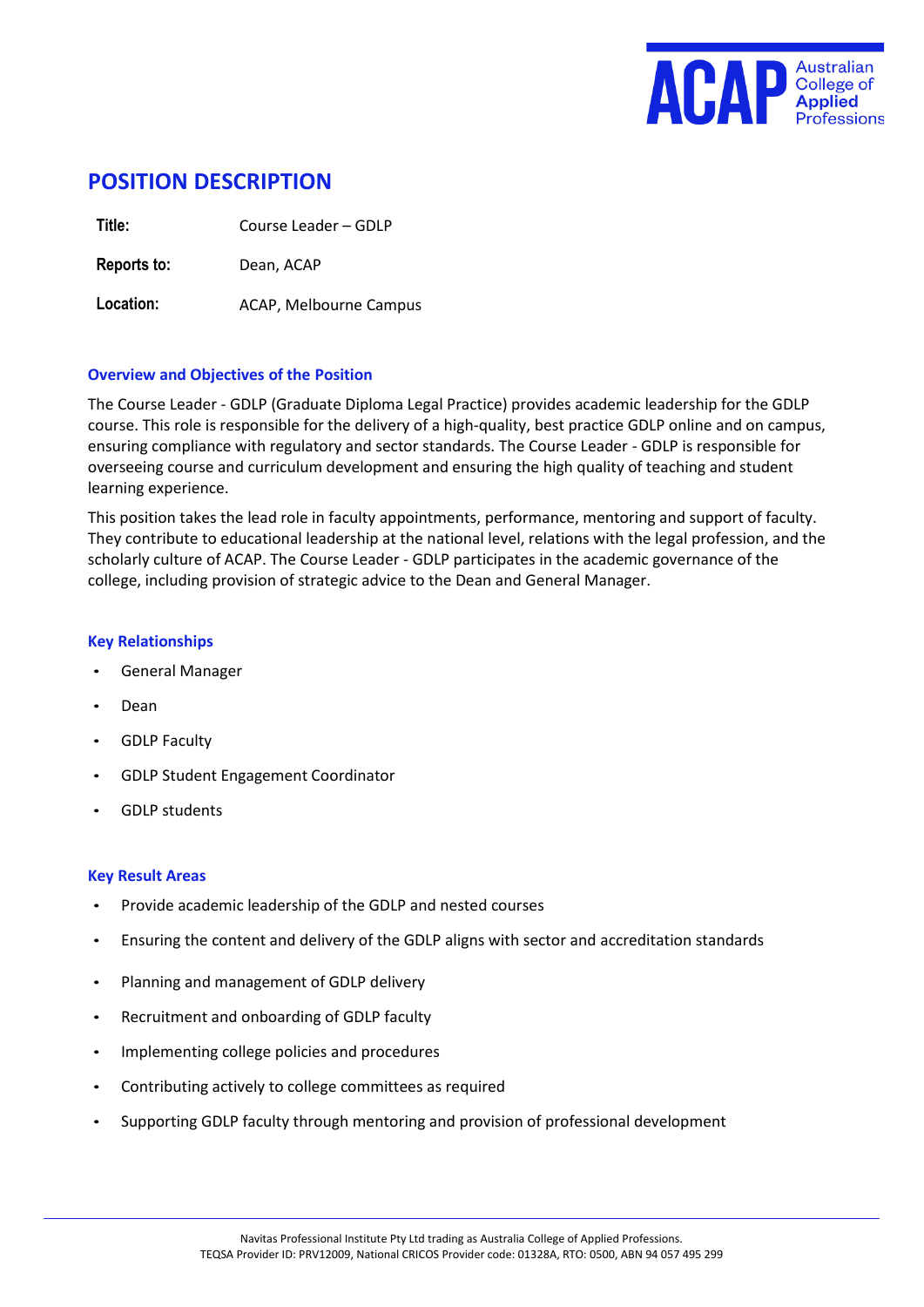- Monitoring and approving the finalisation of assessments, grades and recommending students for graduation through the relevant subcommittees of the Academic Board
- Participating effectively in community and professional service initiatives to support the operations of the GDLP and the college
- Providing leadership in initiatives to support student success
- Monitoring performance of students undertaking GDLP to identify and manage issues contributing to student success
- Leading a culture of research and scholarship among GDLP faculty
- Undertaking other duties as required commensurate with the skills and seniority of this role.

#### **Qualifications and Selection**

#### **Criteria Essential**

- 1. Ability to lead law education programs
- 2. Experience in higher education teaching and online delivery
- 3. Experience with workplace professional mentoring or work integrated learning
- 4. Evidence of scholarly activity for example through legal publications
- 5. Postgraduate qualifications in Law or an equivalent combination of qualifications, professional practice and scholarship.
- 6. Leadership experience that demonstrates the ability to think strategically, be agile and build cohesive high performing teams
- 7. Professional standing demonstrated by professional practice, professional linkages and ability to influence